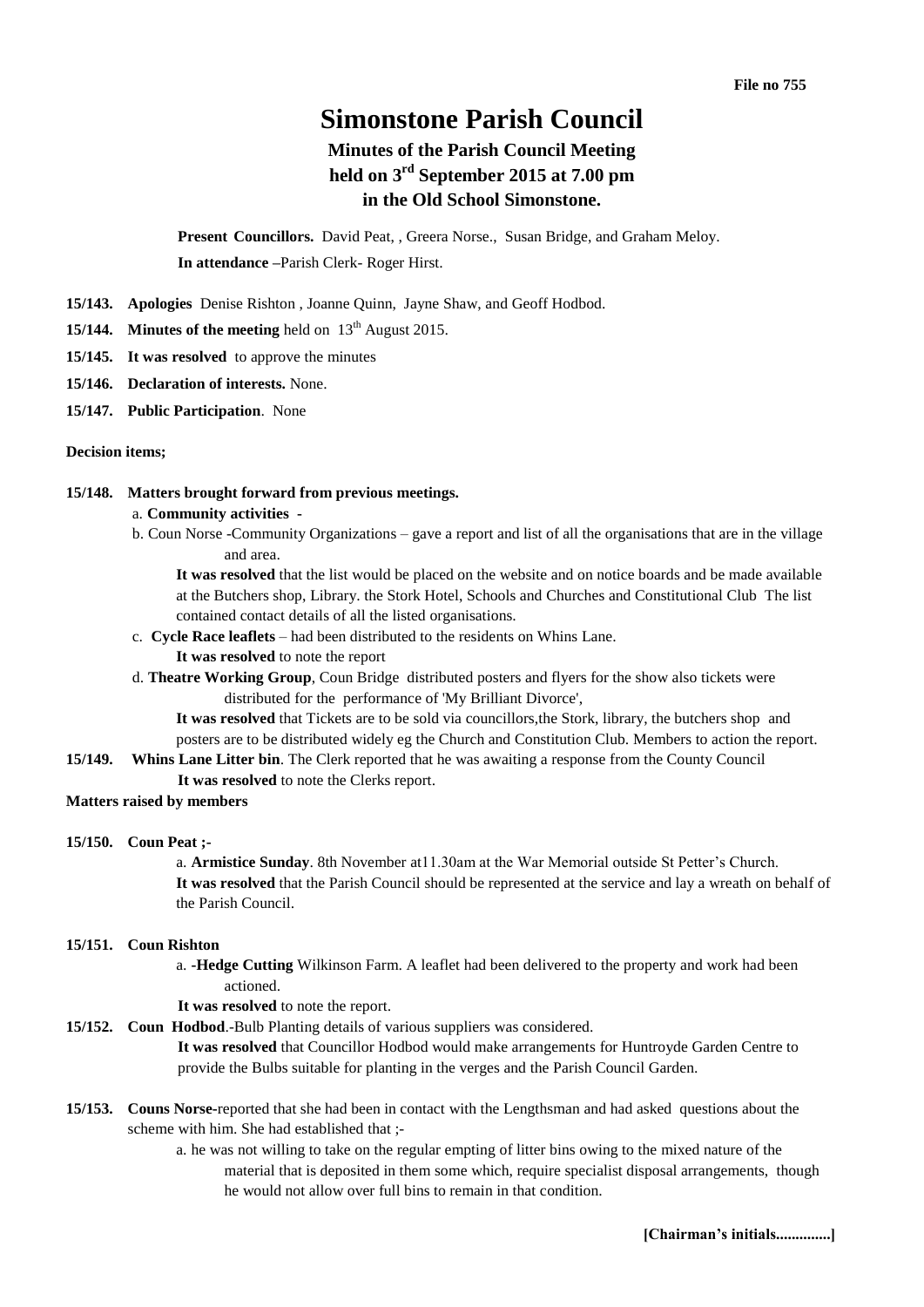- b. Some of the work requested was subject to legal restraints and cannot be carried out as and when the Parish Council requests them. (eg Bat and bird legislation).
- c. It was stated that the cleaning bus stop was a responsibility of Ribble Valley as they had adopted this responsibility a number of years ago.

**It was resolved** to note the report and to request Ribble Valley to clean and maintain their bus shelters in the village .

## **15/154. Chairman's Report**

.

a. The Chairman brought to the Parish Council that on h te9th September the Queen would have been the longest serving Monarch in British History.

**It was resolved** that the Parish Council should convey it's loyal congratulations to Her Majesty the Queen.

- b. The Chairman's reports for August and September had been distributed;-
- c. Housing needs A meeting with Huntroyde Estate Offices has been held where the Parish Council's Parish plan was discussed and the need for housing land for single elderly people who wish to downsize and wish to stay in the village could move into was also discussed. It had been agreed that the Estate would consider the request and respond to 'it for the October meeting.

**It was resolved** to note the reports.

### **15/155. Martholme Greenway** -Coun Meloy reported –

a. that there was to be a meeting of the group on Friday the  $4<sup>th</sup>$  September and that there had been an Open day on the 29<sup>th</sup> August. clearance work on the track bed would commence in the Autumn. **It was resolved** to note the report.

## **15/156. LCC** .

- a. Funding for School Crossing Patrol.
- b. Lancashire County Council is currently reviewing options for future funding of services, including school crossing patrols, through a zero base budget review. At the moment we plan to present options to the county council's Budget Scrutiny Working Group in October 2015 and anticipate that Cabinet will publish budget options for consultation in November 2015, as part of the normal budget cycle. Given the current position the county are not yet able to process the Parish Council's request. This will be subject to the future budget decisions taken by the council.

## **It was resolved** to not the report.

- c. Funding for SpID -A application form has been forwarded for funding and acknowledged and decision is awaited.
- **It was resolved** to note the report.

#### **15/157.** RVBC

- a. Concurrent functions grant aid Litter bins. An application has been forwarded to RVBC and acknowledged a decision is awaited.
- b. Planning Applications The Clerk reported the Planning application 3/2015/0495 Land at Worthalls Farm Westfield Avenue Read BB12 7PW had a number of properties in it for elderly single people.
- **It was resolved** to note the report.
- **15/158.** LALC Clerks Training –The Clerk reported that he had attended a CILCA training session and the topics considered were Standards for in public life, Community engagement, Training and Council development.

#### **15/159.** Finance

a. Payment.

i IR Hirst Salary £492.60